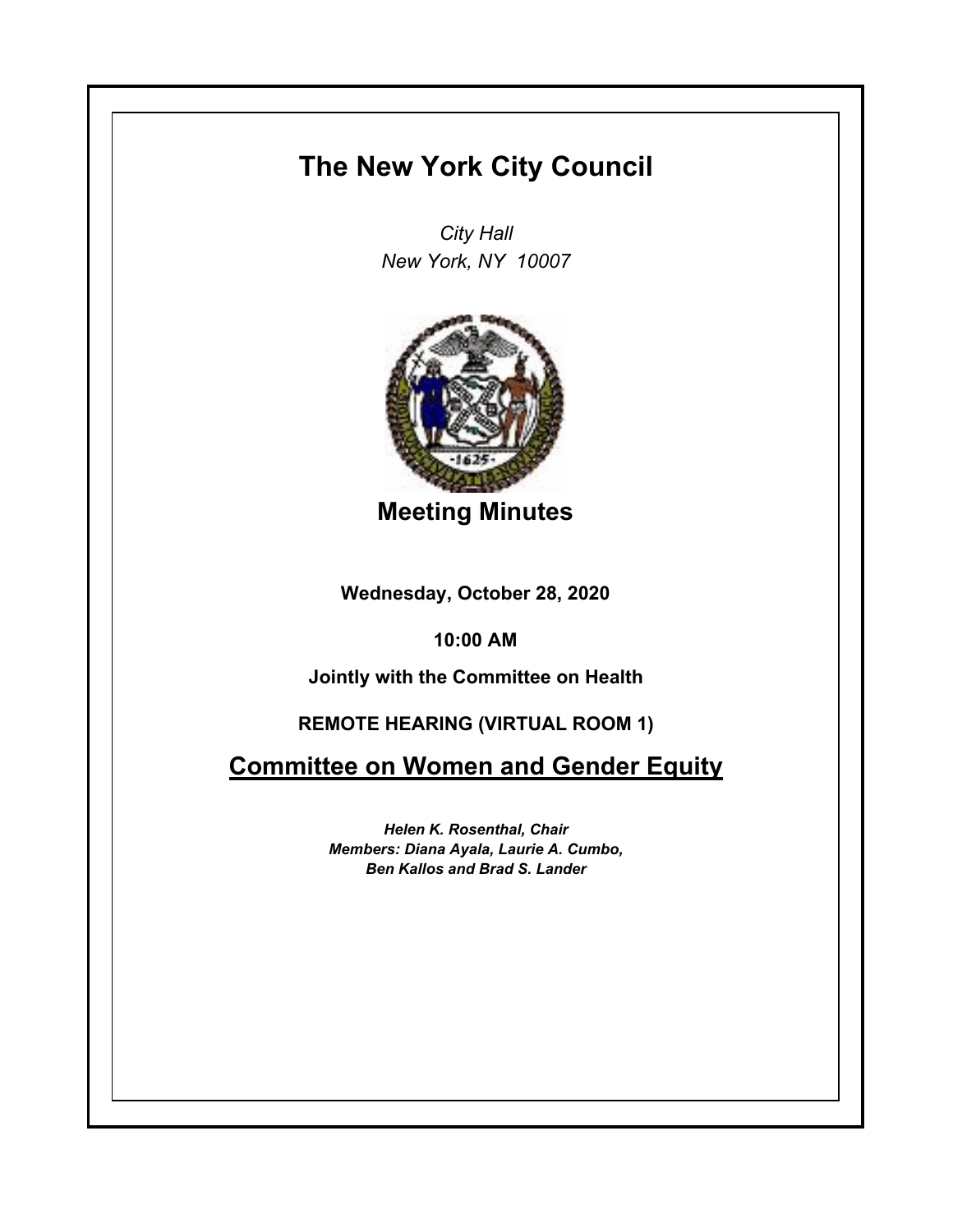| Roll Call     |                                                                                                                                                                                                                                                                                                                                                                              |
|---------------|------------------------------------------------------------------------------------------------------------------------------------------------------------------------------------------------------------------------------------------------------------------------------------------------------------------------------------------------------------------------------|
|               | <b>Present:</b> Rosenthal, Ayala, Cumbo, Kallos and Lander                                                                                                                                                                                                                                                                                                                   |
|               | Other Council Members Attending: Barron, Rivera, Adams, Ampry-Samuel, Dromm,<br>Holden, Kallos, Lander, Louis, Cumbo, Powers, Eugene and Gibson.                                                                                                                                                                                                                             |
| T2020-6745    | <b>Oversight - Sexual and Reproductive Rights in New York City</b>                                                                                                                                                                                                                                                                                                           |
|               | Attachments: Committee Report, Hearing Testimony, Hearing Transcript                                                                                                                                                                                                                                                                                                         |
|               | This Oversight was Hearing Held by Committee                                                                                                                                                                                                                                                                                                                                 |
|               | <b>Attachments:</b> Committee Report, Hearing Testimony, Hearing Transcript                                                                                                                                                                                                                                                                                                  |
|               | This Oversight was Filed, by Committee                                                                                                                                                                                                                                                                                                                                       |
| Int 1625-2019 | A Local Law to amend the administrative code of the city of New<br>York, in relation to requiring the department of health and mental<br>hygiene to make available FDA-approved methods of<br>non-surgical contraception and long-acting reversible<br>contraception at its health centers, health stations, health clinics<br>and other health facilities                   |
|               | Attachments: Summary of Int. No. 1625-A, Summary of Int. No. 1625, Int. No. 1625, June<br>26, 2019 - Stated Meeting Agenda with Links to Files, Hearing Transcript -<br>Stated Meeting 6-26-19, Minutes of the Stated Meeting - June 26, 2019,<br>Proposed Int. No. 1625-A - 10/30/20, Committee Report 10/28/20, Hearing<br>Testimony 10/28/20, Hearing Transcript 10/28/20 |
|               | This Introduction was Hearing Held by Committee                                                                                                                                                                                                                                                                                                                              |
|               | Attachments: Summary of Int. No. 1625-A, Summary of Int. No. 1625, Int. No. 1625, June<br>26, 2019 - Stated Meeting Agenda with Links to Files, Hearing Transcript -<br>Stated Meeting 6-26-19, Minutes of the Stated Meeting - June 26, 2019,<br>Proposed Int. No. 1625-A - 10/30/20, Committee Report 10/28/20, Hearing<br>Testimony 10/28/20, Hearing Transcript 10/28/20 |
|               | This Introduction was Laid Over by Committee                                                                                                                                                                                                                                                                                                                                 |
| Int 1662-2019 | A Local Law to amend the administrative code of the city of New<br>York, in relation to training and inspections regarding lactation<br>rooms                                                                                                                                                                                                                                |
|               | Attachments: Summary of Int. No. 1662, Int. No. 1662, August 14, 2019 - Stated Meeting<br>Agenda with Links to Files, Hearing Transcript - Stated Meeting 8-14-19,<br>Minutes of the Stated Meeting - August 14, 2019, Committee Report<br>10/28/20, Hearing Testimony 10/28/20, Hearing Transcript 10/28/20                                                                 |
|               | This Introduction was Hearing Held by Committee                                                                                                                                                                                                                                                                                                                              |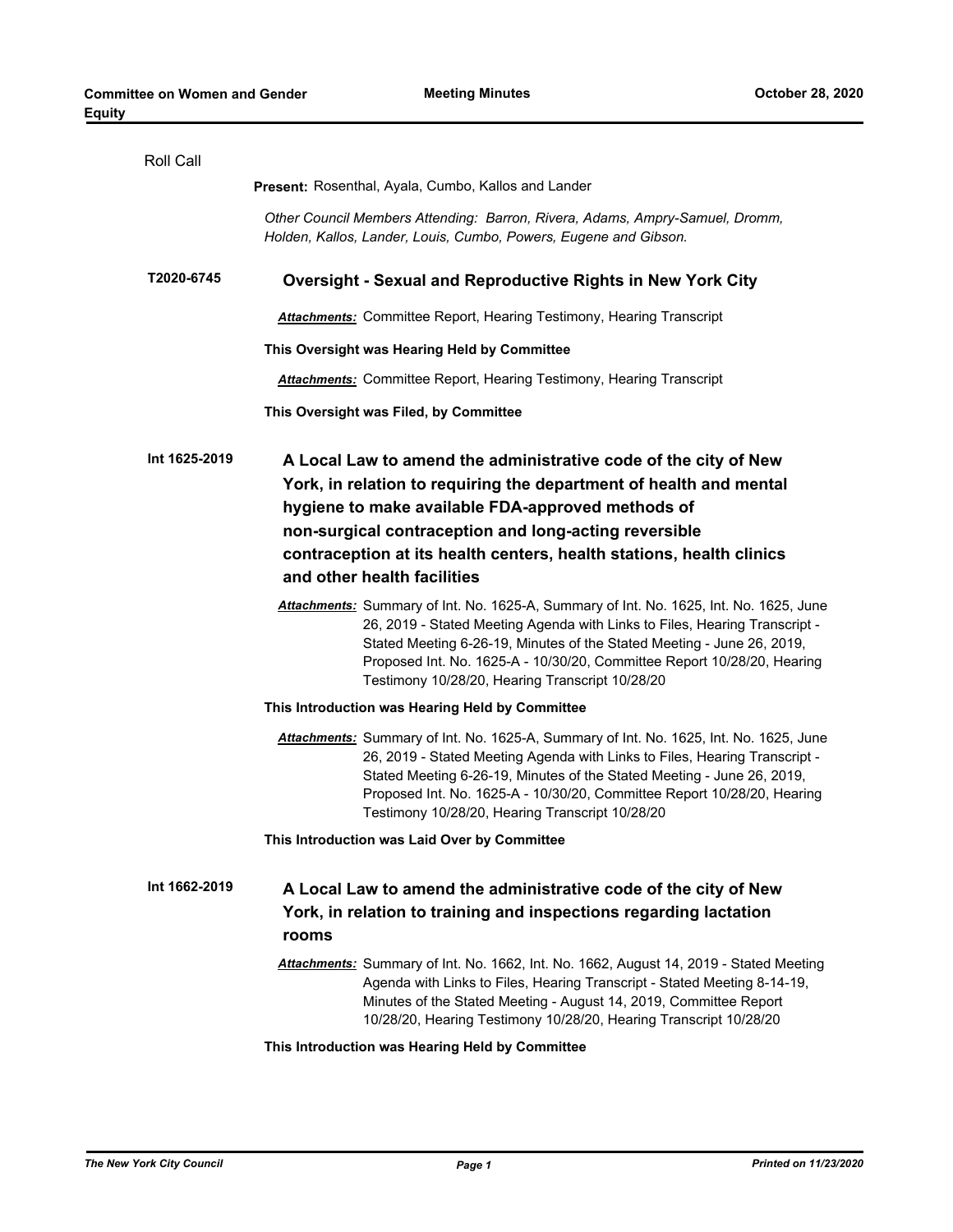|               | Attachments: Summary of Int. No. 1662, Int. No. 1662, August 14, 2019 - Stated Meeting<br>Agenda with Links to Files, Hearing Transcript - Stated Meeting 8-14-19,<br>Minutes of the Stated Meeting - August 14, 2019, Committee Report<br>10/28/20, Hearing Testimony 10/28/20, Hearing Transcript 10/28/20      |
|---------------|-------------------------------------------------------------------------------------------------------------------------------------------------------------------------------------------------------------------------------------------------------------------------------------------------------------------|
|               | This Introduction was Laid Over by Committee                                                                                                                                                                                                                                                                      |
| Int 1748-2019 | A Local Law to amend the administrative code of the city of New<br>York, in relation to requiring the department of health and mental<br>hygiene to implement a public information and outreach<br>campaign regarding medically unnecessary treatments or<br>interventions in infants born with intersex traits   |
|               | Attachments: Summary of Int. No. 1748, Int. No. 1748, October 17, 2019 - Stated<br>Meeting Agenda with Links to Files, Hearing Transcript - Stated Meeting<br>10-17-19, Minutes of the Stated Meeting - October 17, 2019, Committee<br>Report 10/28/20, Hearing Testimony 10/28/20, Hearing Transcript 10/28/20   |
|               | This Introduction was Hearing Held by Committee                                                                                                                                                                                                                                                                   |
|               | Attachments: Summary of Int. No. 1748, Int. No. 1748, October 17, 2019 - Stated<br>Meeting Agenda with Links to Files, Hearing Transcript - Stated Meeting<br>10-17-19, Minutes of the Stated Meeting - October 17, 2019, Committee<br>Report 10/28/20, Hearing Testimony 10/28/20, Hearing Transcript 10/28/20   |
|               | This Introduction was Laid Over by Committee                                                                                                                                                                                                                                                                      |
| Int 1828-2019 | A Local Law to amend the administrative code of the city of New<br>York, in relation to establishing a committee on female genital<br>mutilation and cutting, and technical amendments in connection<br>therewith                                                                                                 |
|               | Attachments: Summary of Int. No. 1828, Int. No. 1828, December 19, 2019 - Stated<br>Meeting Agenda with Links to Files, Hearing Transcript - Stated Meeting<br>12-19-19, Minutes of the Stated Meeting - December 19, 2019, Committee<br>Report 10/28/20, Hearing Testimony 10/28/20, Hearing Transcript 10/28/20 |
|               | This Introduction was Hearing Held by Committee                                                                                                                                                                                                                                                                   |
|               | Attachments: Summary of Int. No. 1828, Int. No. 1828, December 19, 2019 - Stated<br>Meeting Agenda with Links to Files, Hearing Transcript - Stated Meeting<br>12-19-19, Minutes of the Stated Meeting - December 19, 2019, Committee<br>Report 10/28/20, Hearing Testimony 10/28/20, Hearing Transcript 10/28/20 |

## **This Introduction was Laid Over by Committee**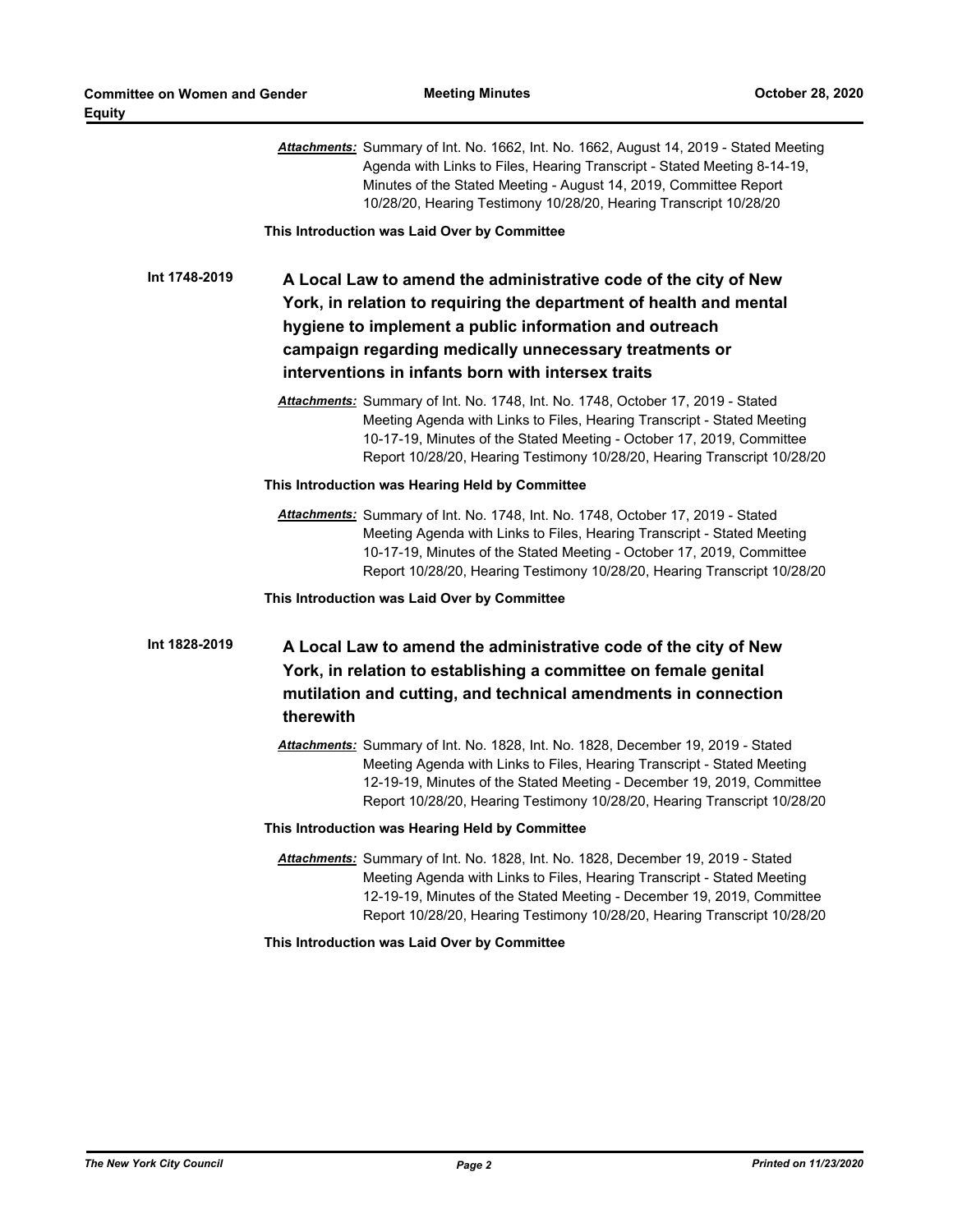| Int 2064-2020 | A Local Law to amend the administrative code of the city of New<br>York, in relation to the creation of an advisory board for gender<br>equity in hospitals                                                                                                                                                                                             |
|---------------|---------------------------------------------------------------------------------------------------------------------------------------------------------------------------------------------------------------------------------------------------------------------------------------------------------------------------------------------------------|
|               | Attachments: Summary of Int. No. 2064, Int. No. 2064, August 27, 2020 - Stated Meeting<br>Agenda with Links to Files, Hearing Transcript - Stated Meeting 8-27-20,<br>Minutes of the Stated Meeting - August 27, 2020, Committee Report<br>10/28/20, Hearing Testimony 10/28/20, Hearing Transcript 10/28/20                                            |
|               | This Introduction was Hearing Held by Committee                                                                                                                                                                                                                                                                                                         |
|               | Attachments: Summary of Int. No. 2064, Int. No. 2064, August 27, 2020 - Stated Meeting<br>Agenda with Links to Files, Hearing Transcript - Stated Meeting 8-27-20,<br>Minutes of the Stated Meeting - August 27, 2020, Committee Report<br>10/28/20, Hearing Testimony 10/28/20, Hearing Transcript 10/28/20                                            |
|               | This Introduction was Laid Over by Committee                                                                                                                                                                                                                                                                                                            |
| Int 2144-2020 | A Local Law to amend the administrative code of the city of New<br>York, in relation to culturally competent training on recognizing<br>the signs of female genital mutilation                                                                                                                                                                          |
|               | Attachments: Summary of Int. No. 2144, Int. No. 2144, Committee Report 10/28/20,<br>Hearing Testimony 10/28/20, Hearing Transcript 10/28/20, October 29,<br>2020 - Stated Meeting Agenda with Links to Files, Hearing Transcript -<br>Stated Meeting 10-29-20                                                                                           |
|               | This Introduction was Hearing on P-C Item by Comm                                                                                                                                                                                                                                                                                                       |
|               | Attachments: Summary of Int. No. 2144, Int. No. 2144, Committee Report 10/28/20,<br>Hearing Testimony 10/28/20, Hearing Transcript 10/28/20, October 29,<br>2020 - Stated Meeting Agenda with Links to Files, Hearing Transcript -<br>Stated Meeting 10-29-20                                                                                           |
|               | This Introduction was P-C Item Laid Over by Comm                                                                                                                                                                                                                                                                                                        |
| Res 0919-2019 | Resolution calling on the Federal Government to dismiss the<br>change to Title X funding, specifically to prohibit recipients from<br>using Title X funds to perform, promote, refer for, or support<br>abortion as a method of family planning.                                                                                                        |
|               | Attachments: Res. No. 919, June 13, 2019 - Stated Meeting Agenda with Links to Files,<br>Hearing Transcript - Stated Meeting 6-13-19, Minutes of the Recessed<br>Meeting of May 29, 2019 Held on June 13, 2019, Minutes of the Stated<br>Meeting - June 13, 2019, Committee Report 10/28/20, Hearing Testimony<br>10/28/20, Hearing Transcript 10/28/20 |
|               | This Resolution was Hearing Held by Committee                                                                                                                                                                                                                                                                                                           |